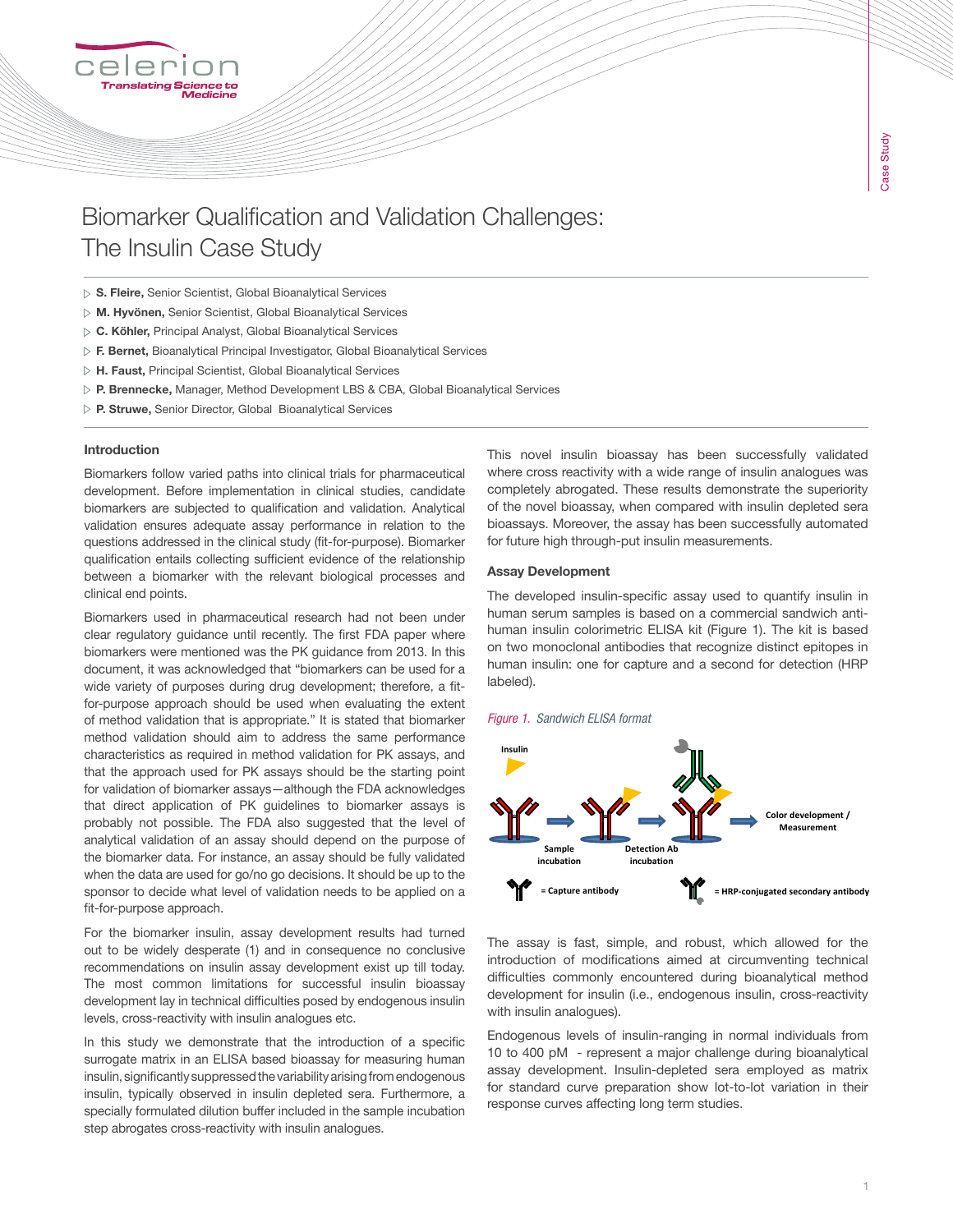

To overcome this limitation, a buffer of defined composition was **Assay Validation** for overcome and immation, a banef of defined composition was **Assay vandation**<br>developed to replace insulin-depleted serum as the standard curve The human insulin-geogy in  $\frac{1}{2}$  The human insulin assay p matrix (surrogate matrix buffer). To this end, dose-response curves and interpretional standards. The matrix (surrogate matrix buffer). To this end, dose-response curves manix (surregate manix baner). To this end, absorbe response carves<br>of recombinant insulin prepared in different buffers were compared  $\frac{1}{100}$  surrogate matrix buffer with to a curve prepared in a validated insulin-depleted serum: the particle control (OC) to a cave prepared in a validated insulin depleted serum. Incomponent pM and quality control (QC) is the surrogate matrix (Figure 2).

*Figure 2. Comparison of calibration curves of human insulin prepared with two different insulin-depleted sera and with the surrogate matrix buffer.*



An additional challenge in the development of insulin bioanalytical methods are the insulin analogues, as they may interfere with the accurate measurement of insulin. Initial tests showed that the assay cross-reacts particularly with two insulin analogues, Aspart and Glargine, while does not with Degludec, Determir, Glulisine or Lispro.

Different strategies were explored to abrogate this interference, including using specific blocking anti-analogue antibodies,  $\overline{a}$  **LLOQ-QC** LQC different washing buffers and sample dilution buffers. To test the  $\frac{1}{\text{Mean}}$   $\frac{21.2}{21.2}$  55.2 different approaches, insulin-depleted serum samples were spiked with high concentrations of Aspart and Glargine insulin analogues.  $\begin{bmatrix} 1 & 1 & 1 \\ 0 & 0 & 0 \\ 0 & 1 & 0 \end{bmatrix}$ Best results were obtained with the inclusion of a dilution buffer  $\begin{bmatrix} 1 & 1 & 1 \\ 0 & 1 & 1 \\ 0 & 0 & 0 \end{bmatrix}$ during the sample incubation step (Table 1).

*Table 1. Cross-reactivity of Aspart and Glargine insulin analogues with the insulin assay in the absence (W/O) or presence (W) of a sample dilution buffer.*

|                             | % of Cross-Reactivity |                   |  |  |  |  |  |
|-----------------------------|-----------------------|-------------------|--|--|--|--|--|
| <b>Insulin</b><br>Analogue  | W/O dilution buffer   | W dilution buffer |  |  |  |  |  |
| <b>Aspart (10000</b><br>pM) | 4.15                  | < 0.15            |  |  |  |  |  |
| Glargine (10000<br>pM)      | 16.74                 | < 0.15            |  |  |  |  |  |

These two modifications allowed for the development of a highly specific bioanalytical insulin assay with an analytical range of 20 pM to 600 pM. Method validation confirmed the assay performance  $\begin{bmatrix} 30 \\ 200 \end{bmatrix}$ with the included modifications (see Assay Validation).

# Assay Validation

The human insulin assay performance was validated following international standards. The standard curve was prepared in surrogate matrix buffer with an analytical range of 20 pM to 600 pM and quality control (QC) samples were prepared in low insulin  $\frac{1}{2}$  curves to the resulting lowest inearm deviation was selected as level pool ([insulin] ≈ 20 pM). The following concentrations were are surrogate manx (rigure z). The corresponding to the un-spiked selected: 20.9 pM (LLOQ-QC, corresponding to the un-spiked pool), 55 pM (LQC), 225 pM (MQC), 420 pM (HQC) and 600 pM (ULOQ-QC).

> The following assay parameters were evaluated: precision and **% of cross-reactivity** accuracy (standards and QC samples), parallelism, dilution linearity, selectivity, cross-reactivity with insulin analogues and stability. Additionally, the method precision and accuracy performance was validated on an automated system. **Insulin Analogue W/O dilution buffer W dilution buffer**

# **Precision and Accuracy**

Precision and accuracy was evaluated in 27 (twenty-seven) experiments for standards, and in 6 (six) independent experiments (5 replicates of each control level / experiment) for quality controls.

**Inter-run precision for standards STD 1 (20 pM) STD 2 (35 pM) STD 3 (60 pM) Inter-run precision for standards**

|                                                                                                                                          |              | STD <sub>1</sub><br>(20 pM) | STD <sub>2</sub><br>(35 pM) | STD <sub>3</sub><br>(60 pM) | STD <sub>4</sub><br>(100 pM) | STD <sub>5</sub><br>$(160 \text{ pM})$ $(250 \text{ pM})$ $(450 \text{ pM})$ $(600 \text{ pM})$ | STD <sub>6</sub> | STD <sub>7</sub> | STD <sub>8</sub> |
|------------------------------------------------------------------------------------------------------------------------------------------|--------------|-----------------------------|-----------------------------|-----------------------------|------------------------------|-------------------------------------------------------------------------------------------------|------------------|------------------|------------------|
| An additional challenge in the development of insulin bioanalytical<br>methods are the insulin analogues, as they may interfere with the | Mean         | 19.5                        | 35.1                        | 60.1                        | 98.7                         | 163                                                                                             | 248              | 450              | 600              |
| accurate measurement of insulin. Initial tests showed that the                                                                           | %CV          | 7.3                         | 3.6                         | 2.4                         | 2.2                          | 2.2                                                                                             | 2.0              | 1.4              | 0.6              |
| assay cross-reacts particularly with two insulin analogues, Aspart                                                                       | %Dev         | $-2.5$                      | 0.3                         | 0.2                         | $-1.3$                       | 1.9                                                                                             | $-0.8$           | 0.0              | 0.0              |
| and Glargine, while does not with Degludec, Determir, Glulisine or                                                                       | $\mathsf{n}$ | 26                          | 26                          | 27                          | 27                           | 27                                                                                              | 27               | 27               | 26               |

#### **Inter-run precision for QC samples**

|              | LLOQ-QC<br>(20.9 pM) | LQC<br>(55.0 pM) | <b>MQC</b><br>(225 pM) | <b>HQC</b><br>(420 pM) | ULOQ-QC<br>(600 pM) |
|--------------|----------------------|------------------|------------------------|------------------------|---------------------|
| Mean         | 21.2                 | 55.2             | 222                    | 421                    | 594                 |
| %CV          | 5.5                  | 4.9              | 4.1                    | 4.4                    | 5.0                 |
| %Dev         | 1.4                  | 0.4              | $-1.3$                 | 0.2                    | $-1.0$              |
| $\mathsf{n}$ | 30                   | 30               | 30                     | 30                     | 30                  |

#### **Parallelism**

Parallelism was evaluated by diluting three individual samples with high insulin levels with surrogate matrix buffer (four dilutions within  $\mathbf{F}$  the analytical range were evaluated).

| lution buffer            |                                  | Individual 1      |         |      | Individual 2      |     |      | Individual 3      |     |      |
|--------------------------|----------------------------------|-------------------|---------|------|-------------------|-----|------|-------------------|-----|------|
|                          | <b>Dilution</b><br><b>Factor</b> | [Insulin]<br>(pM) | $\%$ CV | %Dev | [Insulin]<br>(pM) | %CV | %Dev | [Insulin]<br>(pM) | %CV | %Dev |
| < 0.15                   | undiluted                        | 158               | 1.4     |      | 172               | 0.6 |      | 212               | 0.5 |      |
|                          | $\overline{2}$                   | 182               | 0.5     | 15.2 | 188               | 0   | 9.3  | 218               | 1.1 | 2.8  |
| < 0.15                   | 3                                | 189               | 2.5     | 19.6 | 192               | 0.9 | 11.6 | 224               | 0.2 | 5.7  |
|                          | $\overline{\mathbf{4}}$          | 186               | 0.7     | 17.7 | 201               | 0.5 | 16.9 | 225               | 0   | 6.1  |
| ment of a highly         | 6                                | 188               | 0.8     | 19.0 | 203               | 3   | 18.0 | 220               | 1   | 3.8  |
| ical range of 20         | <b>Mean</b>                      | 180.6             |         |      | 191.2             |     |      | 219.8             |     |      |
| say performance<br>ion). | <b>SD</b>                        | 12.9              |         |      | 12.4              |     |      | 5.2               |     |      |
|                          | %CV                              | 7.2               |         |      | 6.5               |     |      | 2.4               |     |      |
|                          |                                  |                   |         |      |                   |     |      |                   |     |      |
|                          |                                  |                   |         |      |                   |     |      |                   |     |      |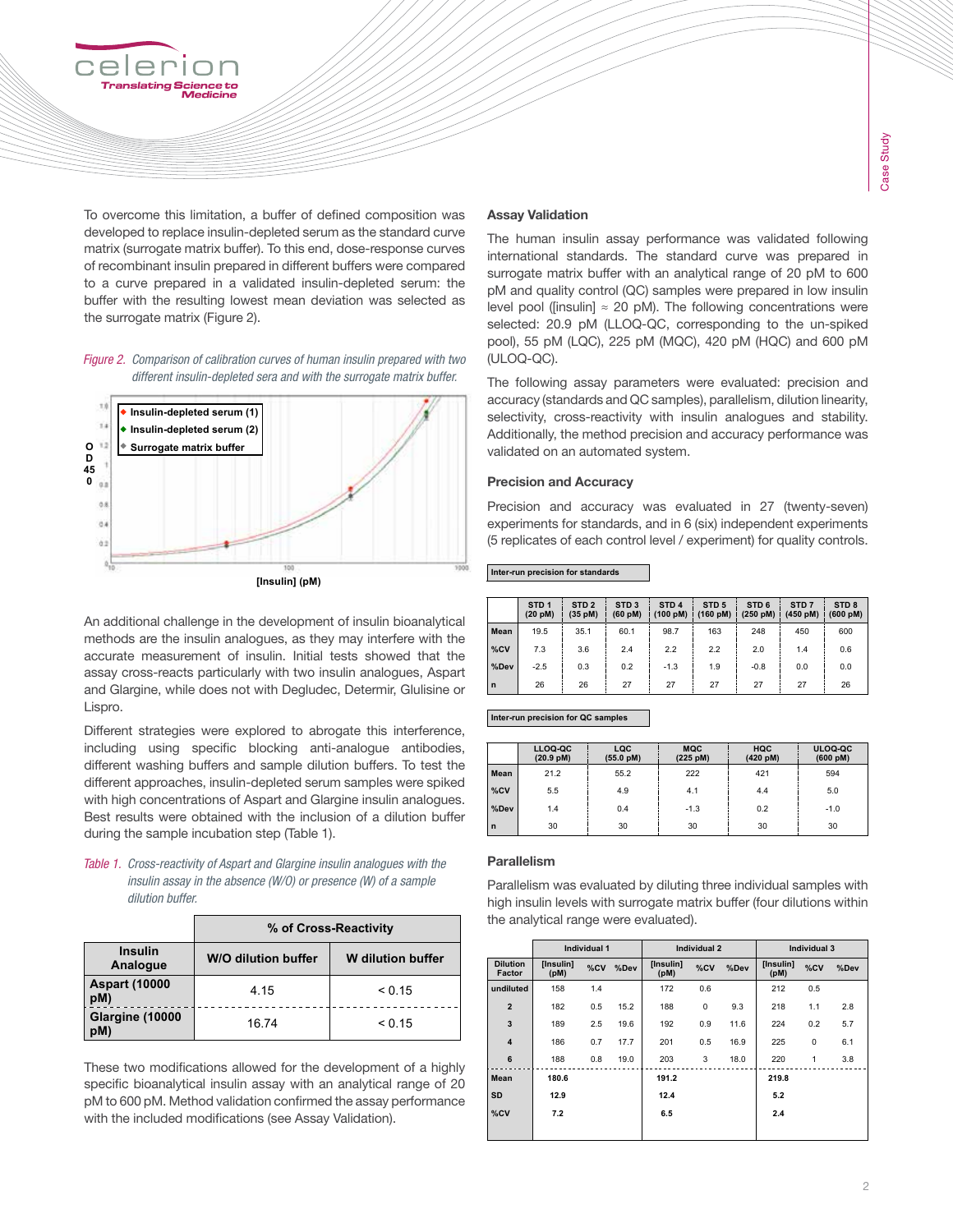

## Dilution linearity

∋l ⊖ r anslating <mark>S</mark>cie

Dilution linearity was evaluated with low insulin level pool sample spiked with 20000 pM of recombinant insulin. Serial dilutions were then performed with surrogate matrix buffer and the samples analyzed.

| <b>Dilution factor</b><br><b>Nominal concentration</b><br>(pM) | $\bf{0}$<br>20000 | 10<br>2000 | 40<br>500 | 100<br>200 | 400<br>50 |
|----------------------------------------------------------------|-------------------|------------|-----------|------------|-----------|
| <b>Measured</b><br>concentration (pM)                          | >ULOQ             | >ULOQ      | 533       | 227        | 55.8      |
| <b>SD</b>                                                      |                   |            | 11.7      | 5.12       | 1.50      |
| %CV                                                            | N/AP              | N/AP       | 2.2       | 2.3        | 2.7       |
| %Dev                                                           |                   |            | 6.6       | 13.5       | 11.6      |
| $\mathsf{n}$                                                   | 5                 | 5          | 5         | 5          | 5         |
|                                                                |                   |            |           |            |           |

#### **Selectivity Selectivity**

**Twelve samples were evaluated for selectivity, including a lipemic IDENSIFY CONDITIONS** TO **CONDITY, INTERNATION CONDITION** recombinant insulin and analysed. **Conc. (pM) % Recovery**

|                                                     | <b>Basal Level</b>     |                                  | Spike (+30.0 pM)       |            |
|-----------------------------------------------------|------------------------|----------------------------------|------------------------|------------|
| Condition<br>Sample ID                              | Measured<br>Conc. (pM) | <b>Theoretical</b><br>Conc. (pM) | Measured<br>Conc. (pM) | % Recovery |
| CM/17-0373                                          | 39.8                   | 69.8                             | 64.9                   | 93.0       |
| CM/17-0379                                          | 55.2                   | 85.2                             | 80.8                   | 94.8       |
| CM/17-0382                                          | 41.8                   | 71.8                             | 69.1                   | 96.2       |
| CM/17-0389                                          | 26.9                   | 56.9                             | 57.0                   | 100.2      |
| CM/17-0394                                          | 31.9                   | 61.9                             | 62.0                   | 100.2      |
| CM/17-0402                                          | 30.3                   | 60.3                             | 55.1                   | 91.4       |
| CM/17-0408                                          | 30.3                   | 60.3                             | 58.9                   | 97.7       |
| CM/17-0414                                          | 20.7                   | 50.7                             | 49.8                   | 98.2       |
| CM/17-0417                                          | 29.1                   | 59.1                             | 58.7                   | 99.3       |
| CM/17-0969                                          | 24.8                   | 54.8                             | 51.5                   | 94.0       |
| CM/17-0974                                          | 40.2                   | 70.2                             | 66.3                   | 94.4       |
| CM/17-1429<br>lipemic                               | 86.9                   | 117                              | 110                    | 94.1       |
| Number of serum samples assessed                    |                        | 12                               |                        |            |
| Number of serum samples meeting acceptance criteria |                        | 12                               |                        |            |
| % of serum samples meeting acceptance criteria      |                        |                                  |                        | 100        |

# **Cross-reactivity**

Cross-reactivity of the assay with insulin analogues was evaluated during validation as the effect of the analogues on the measurement of both, the LLOQ-QC and ULOQ-QC.

Samples containing insulin at the LLOQ and ULOQ levels were spiked with different insulin analogues and the samples analysed. The deviation in insulin concentration was then evaluated.

**The concentrations of analogues were selected based on previous** PK studies analysed at Celerion. They comprise in all cases the Cmax values expected during therapeutics treatment with the corresponding analogues.

|                               | Aspart<br>(2000 pM) | Degludec<br>(10000 pM) | Detemir<br>(10000 pM) | Glargine<br>(800 pM) | Glulisine<br>(2000 pM) | Lispro<br>(2000 pM) |  |  |  |  |
|-------------------------------|---------------------|------------------------|-----------------------|----------------------|------------------------|---------------------|--|--|--|--|
| <b>Nominal</b><br>conc. (pM)  | 20.9                |                        |                       |                      |                        |                     |  |  |  |  |
| <b>Measured</b><br>conc. (pM) | 22.6                | 22.4                   | 21.2                  | 21.8                 | 21.5                   | 19.7                |  |  |  |  |
| <b>SD</b>                     | 0.666               | 0.460                  | 0.678                 | 0.559                | 0.371                  | 0.865               |  |  |  |  |
| %Dev                          | 8.1                 | 7.2                    | 1.4                   | 4.3                  | 2.9                    | $-5.7$              |  |  |  |  |
| $\mathsf{n}$                  | 5                   | 5                      | 5                     | 5                    | 5                      | 5                   |  |  |  |  |
| <b>Nominal</b><br>conc. (pM)  |                     |                        | 600                   |                      |                        |                     |  |  |  |  |
| <b>Measured</b><br>conc. (pM) | 573                 | 553                    | 576                   | 567                  | 559                    | 559                 |  |  |  |  |
| <b>SD</b>                     | 7.85                | 12.9                   | 4.47                  | 6.02                 | 14.2                   | 8.53                |  |  |  |  |
| %Dev                          | $-4.5$              | $-7.8$                 | $-4.0$                | $-5.5$               | $-6.8$                 | $-6.8$              |  |  |  |  |
| $\mathsf{n}$                  | 5                   | 5                      | 5                     | 5                    | 5                      | 5                   |  |  |  |  |

**CM/17-0402** 30.3 60.3 55.1 91.4 **CM/17-0408** 30.3 60.3 58.9 97.7 **CM/17-0414** 20.7 50.7 49.8 98.2 **CM/17-0417** 29.1 59.1 58.7 99.3 **CM/17-0969** 24.8 54.8 51.5 94.0 **CM/17-0974** 40.2 70.2 66.3 94.4 **CM/17-1429 lipemic** 86.9 117 110 94.1

# **Stability**

Stability studies of biopharmaceuticals are routinely performed during method validation at Celerion. Short-term, long-term, bench-top and freeze/thaw cycles (-20 °C and -80 °) of quality control samples are evaluated, as well as specific conditions such as stability in hemolytic samples. These studies are drug-specific, and therefore, they are not reported for this method.

Stability of standards in surrogate matrix buffer was also investigated in this case, as the newly developed buffer is a novel introduction for the assay. Standards were subjected to 4 freeze/thaw cycles at -20 °C or -80 °C and analysed with a freshly prepared standard curve (only standards 1 and 8 are shown). **Insulin**

| Condition         | STD 1 (20 pM) |        | STD 8 (600 pM) |        |  |
|-------------------|---------------|--------|----------------|--------|--|
|                   | Conc. (pM)    | %Dev   | Conc. (pM)     | %Dev   |  |
| Freeze/thaw:      | 19.6          | $-2.0$ | 597            | $-0.5$ |  |
| 4 cycles at -20°C | 19.9          | $-0.5$ | 599            | $-0.2$ |  |
|                   | 20.8          | 4.0    | 593            | $-1.2$ |  |
|                   | 20.1          | 0.5    | 604            | 0.7    |  |
|                   | 21.1          | 5.5    | 597            | $-0.5$ |  |
|                   | 20.3          | 1.5    | 581            | $-3.2$ |  |
| Mean              | 20.3          |        | 595            |        |  |
| %CV               | 2.8           |        | 1.3            |        |  |
| %Dev              | 1.5           |        | $0 - 8$        |        |  |
| n                 | 6             |        | 6              |        |  |
| Freeze/thaw:      | 21.1          | 5.5    | 625            | 4.2    |  |
| 4 cycles at -80°C | 20.7          | 3.5    | 587            | $-2.2$ |  |
|                   | 20.1          | 0.5    | 600            | 0.0    |  |
|                   | 20.6          | 3.0    | 604            | 0.7    |  |
|                   | 20.2          | 1.0    | 602            | 0.3    |  |
|                   | 20.2          | 1.0    | 604            | 0.7    |  |
| Mean              | 20.5          |        | 604            |        |  |
| %CV               | 1.9           |        | 2.0            |        |  |
| %Dev              | 2.5           |        | 0.7            |        |  |
| n                 | 6             |        | 6              |        |  |